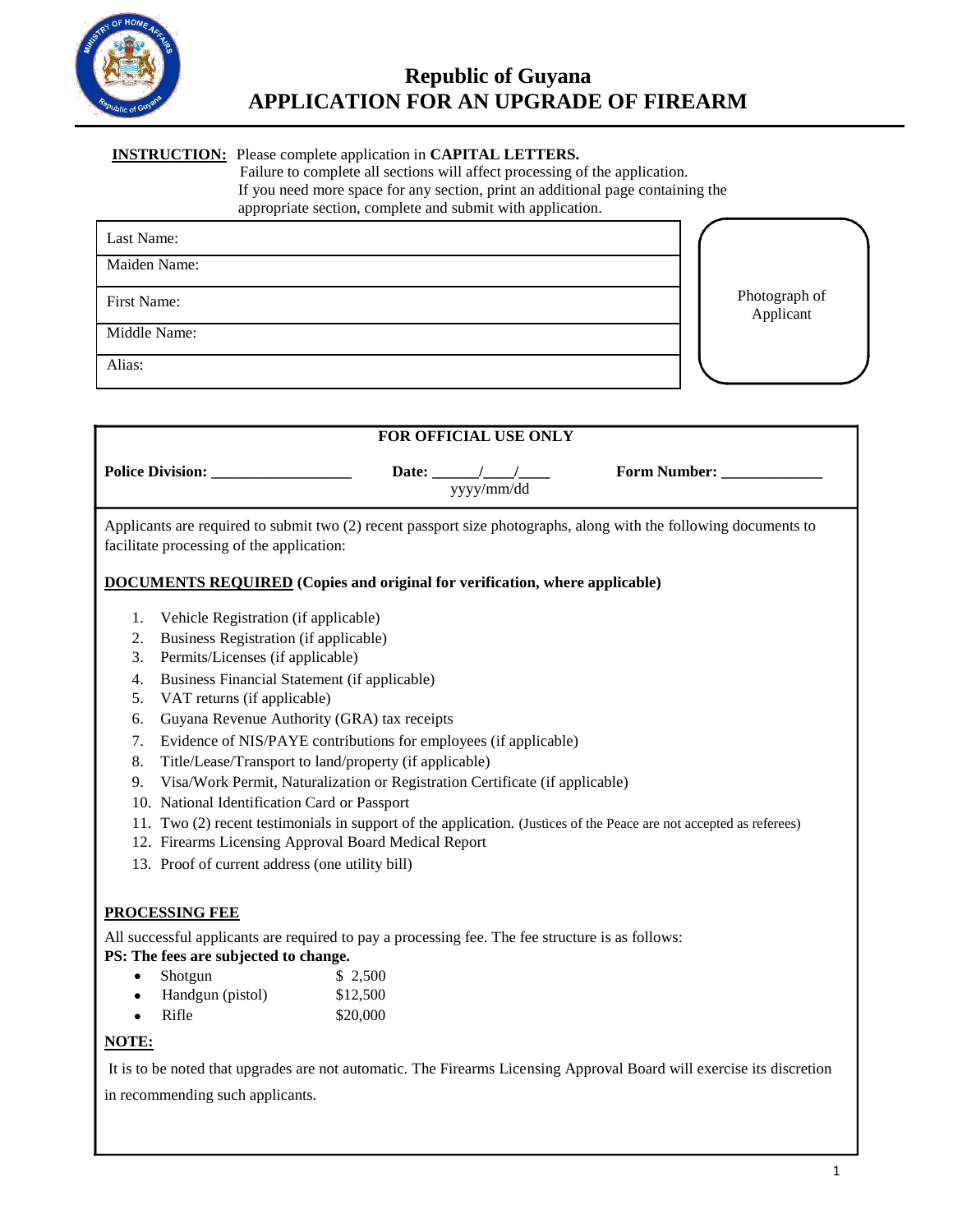### **Application Process for a Firearm Licence**

The process from application to final approval or rejection for a firearm licence is as follows:

- 1. The applicant completes the Firearm Licence Application Form, and submits along with a Medical Report for Firearm Licence, and the required documentation to **ONE** of the following locations:
	- a. The nearest Police Station; or
	- b. The Divisional Commander, Divisional Headquarters; or
	- c. The Commissioner of Police, Police Headquarters, Eve Leary, Georgetown; or
	- d. The Ministry of Home Affairs.
- 2. The applicant will be issued with an acknowledgement letter by the Commissioner of Police.
- 3. The Commissioner of Police will forward the application to Criminal Investigation Department, Special Branch, and the relevant Divisional Commander, as the case may be for processing to commence.
- 4. During the processing of the application, police officers will visit the residence of the applicant, who will be required to give a statement and have his/her fingerprints taken.
- 5. The Divisional Commander will verify the information contained in the application, and submit a report to the Commissioner of Police with a recommendation.
- 6. The Criminal Investigation Department and Special Branch will communicate the findings of their investigations to the Commissioner of Police.
- 7. On receipt of the required reports, the Commissioner of Police will forward his findings and recommendation to the Minister of Home Affairs for review by the Firearms Licensing Approval Board.
- 8. The Firearms Licensing Approval Board will review the recommendation of the Commissioner of Police, and make a recommendation to the Minister of Home Affairs.
- 9. The Minister of Home Affairs will grant or withhold his "no objection" to the recommendation of the Firearms Licensing Approval Board.
- 10. The Commissioner of Police will be notified of the outcome of the application.
- 11. The applicant will be notified, in writing, by the Commissioner of Police of the outcome of his/her application.
- 12. Successful applicants will be required to pay a processing fee at the respective Divisional Firearm Registry, following which they will commence the process of purchasing, licensing and uplifting a firearm and ammunition.
- 13. Unsuccessful applicants are advised of their right to appeal the refusal of their applications for firearm licences under the Firearms Act. The appeal must be submitted to H.E the President.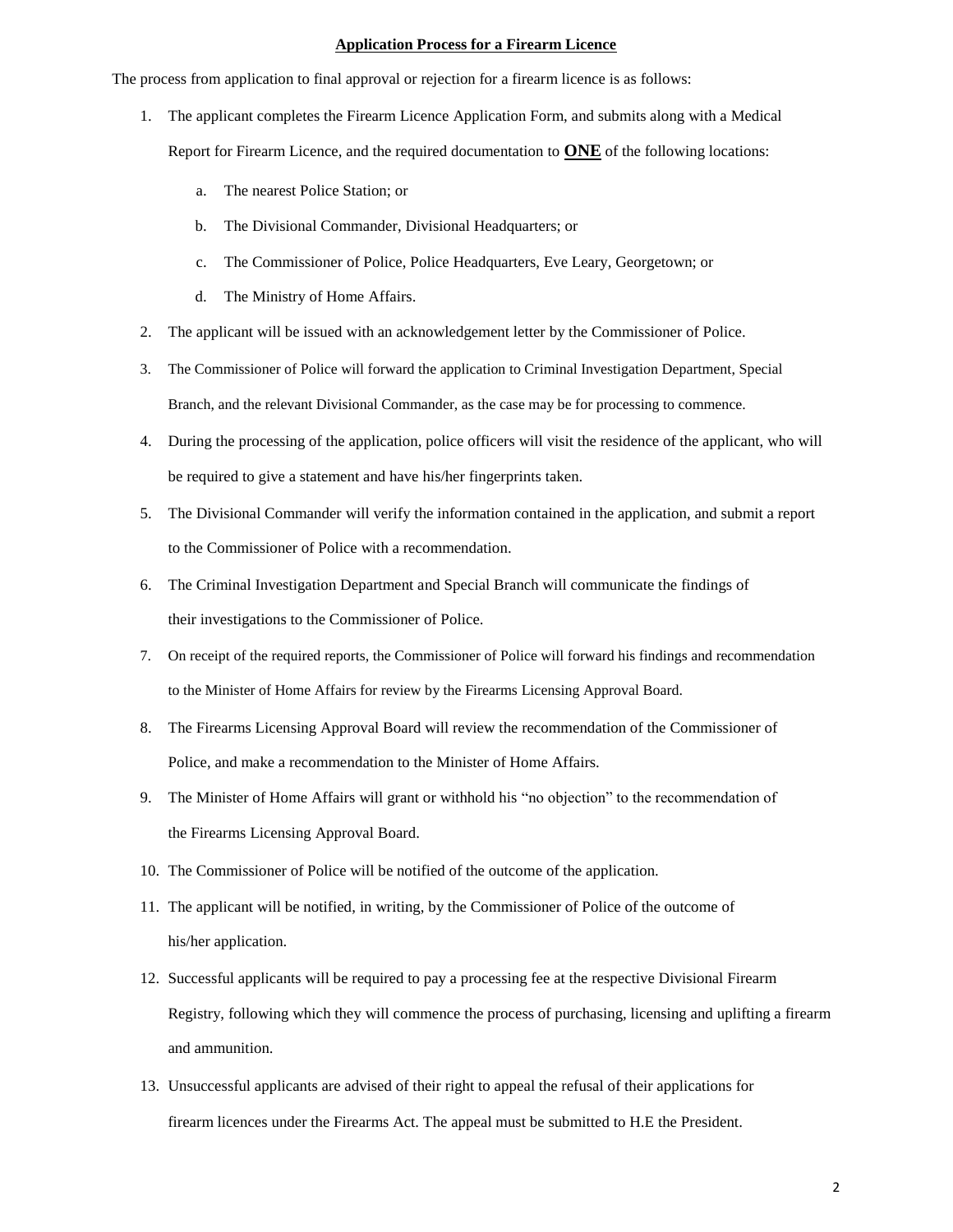| <b>GENERAL INFORMATION</b><br>A.                              |                               |                                                |
|---------------------------------------------------------------|-------------------------------|------------------------------------------------|
| Last Name:                                                    | Maiden Name:                  |                                                |
| First Name:                                                   | Alias:                        |                                                |
| Middle Name:                                                  |                               |                                                |
| Has your name ever been changed?                              | Yes                           | N <sub>o</sub>                                 |
|                                                               |                               |                                                |
| How was it changed?                                           | Deed Poll                     | Court Order                                    |
| Date of Birth: $\frac{1}{\sqrt{1-\frac{1}{2}}}$<br>yyyy/mm/dd | Place of Birth:               | Nationality:                                   |
| Citizenship By:<br>Birth                                      | Naturalization                |                                                |
|                                                               |                               |                                                |
| Male<br>Sex:                                                  | Female<br>Ethnicity:          |                                                |
| <b>Marital Status:</b><br>Single                              | Married                       | Divorced                                       |
| Separated                                                     | Widowed                       | Common Law                                     |
| Immigration Status:                                           | Voluntary Remigrant<br>$\Box$ | <b>Involuntary Remigrant</b><br>Not Applicable |
| Address:                                                      |                               |                                                |
| Present:                                                      |                               |                                                |
|                                                               |                               |                                                |
|                                                               |                               |                                                |
|                                                               |                               |                                                |
|                                                               |                               |                                                |
| Tel. No.:                                                     | Cell No.:                     | E-mail:                                        |
| National I.D. No.:                                            | Passport No.:                 | TIN No.:                                       |
| Profession or Occupation:                                     |                               |                                                |
| If self-employed (Please fill out Section "B")                |                               |                                                |
| Name of Employer:                                             |                               |                                                |
|                                                               |                               |                                                |
|                                                               |                               |                                                |
|                                                               |                               |                                                |
|                                                               |                               |                                                |
|                                                               |                               |                                                |
| Tel. No.:                                                     | Fax No.:                      | E-mail:                                        |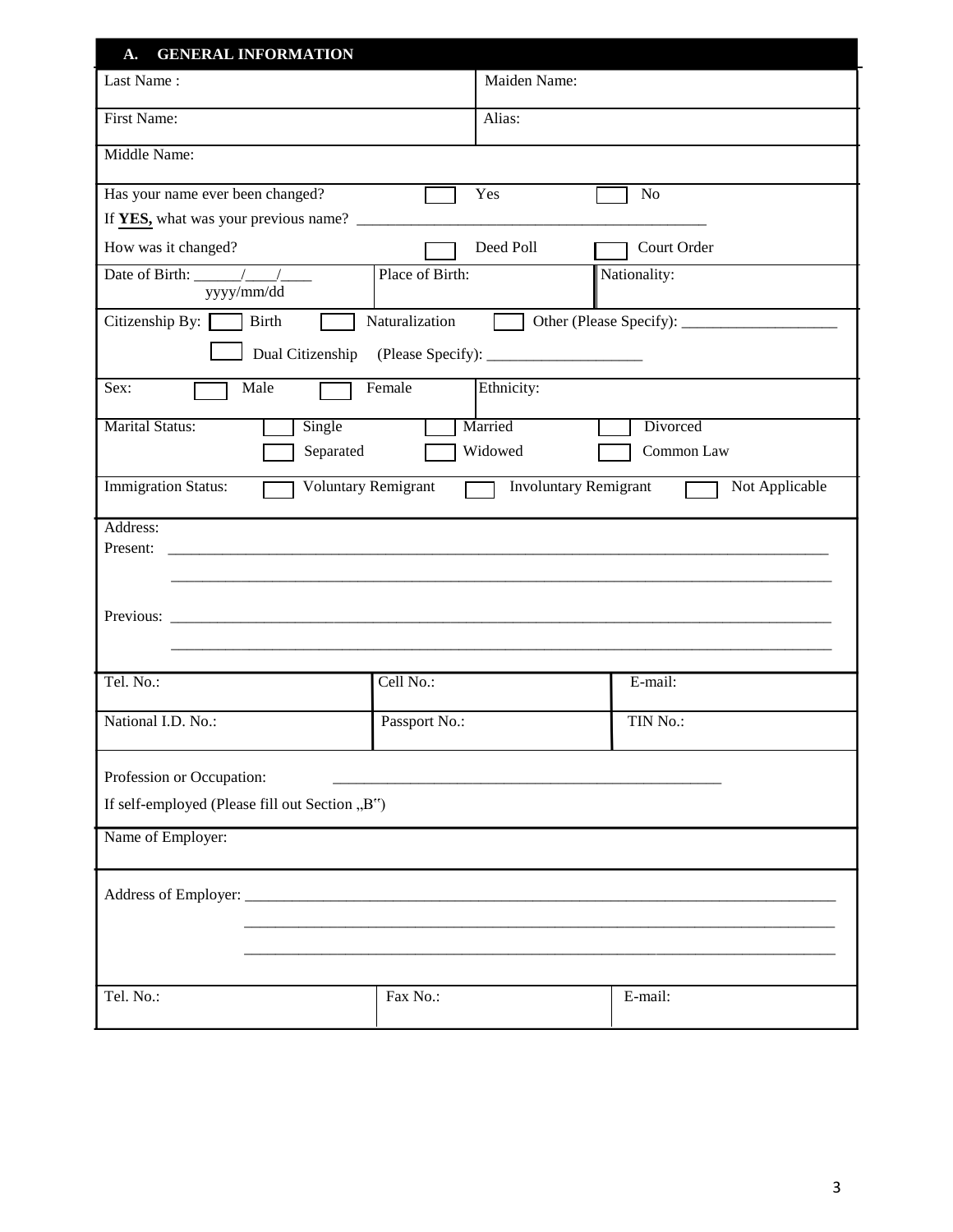| <b>B. BUSINESS INFORMATION</b>               |          |                                      |              |
|----------------------------------------------|----------|--------------------------------------|--------------|
| Are you a businessman/businesswoman?         | Yes      | No                                   |              |
| Do you have a registered business?           | Yes      | N <sub>o</sub>                       |              |
| If YES please state VAT Registration Number: |          |                                      |              |
| If <b>NOT</b> registered, state reason:      |          |                                      |              |
| Type of Business:                            |          |                                      |              |
| Name of Business:                            |          |                                      |              |
|                                              |          |                                      |              |
|                                              |          |                                      |              |
|                                              |          |                                      |              |
| Tel. No.:                                    | Fax No.: | E-mail:                              |              |
| Is your income tax return paid up to date?   | Yes      | <b>No</b>                            |              |
| If NO, what is the current state?            |          |                                      |              |
| <b>C. CURRENT FIREARM</b>                    |          |                                      |              |
| Type of Firearm: Pistol/Revolver             | Shotgun  | Rifle                                |              |
|                                              |          |                                      |              |
|                                              |          |                                      |              |
|                                              |          |                                      |              |
|                                              |          |                                      |              |
| D. TYPE OF UPGRADED FIREARM REQUIRED         |          |                                      |              |
| <b>Pistol/Revolver</b>                       |          |                                      | <b>Rifle</b> |
|                                              | Shotgun  |                                      |              |
|                                              |          | <b>Bolt Action</b><br>Semi-Automatic |              |
| .22                                          |          | 12 Gauge                             | .22          |
| .25<br>$\sim$                                |          | 16 Gauge                             | .223         |
| .32<br>$\cdot$                               |          | 20 Gauge                             | .243         |
| $9 \text{ mm}$                               |          |                                      | .270         |
| E. REASON(S) FOR UPGRADE                     |          |                                      |              |
|                                              |          |                                      |              |
|                                              |          |                                      |              |
|                                              |          |                                      |              |
|                                              |          |                                      |              |
|                                              |          |                                      |              |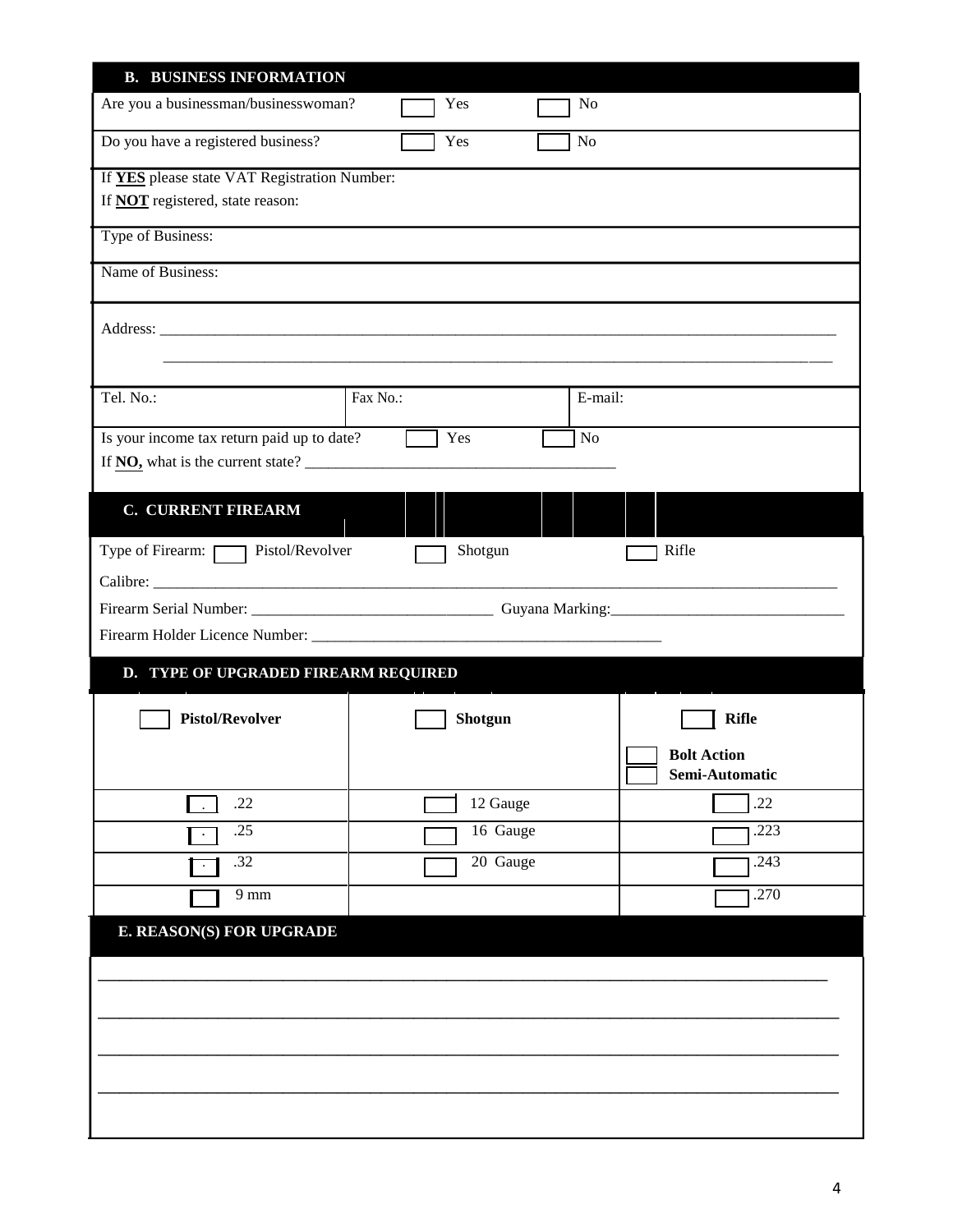| F. PARTICULARS OF REFEREES (Justices of the Peace are not accepted as referees)                                                                                                                                   |           |                                                                                                                                                                                                                   |           |  |
|-------------------------------------------------------------------------------------------------------------------------------------------------------------------------------------------------------------------|-----------|-------------------------------------------------------------------------------------------------------------------------------------------------------------------------------------------------------------------|-----------|--|
| Name of Referee:                                                                                                                                                                                                  |           | Name of Referee:                                                                                                                                                                                                  |           |  |
|                                                                                                                                                                                                                   |           |                                                                                                                                                                                                                   |           |  |
| Tel. No.:                                                                                                                                                                                                         | Cell No.: | Tel. No.:                                                                                                                                                                                                         | Cell No.: |  |
| Profession or Occupation:                                                                                                                                                                                         |           | Profession or Occupation:                                                                                                                                                                                         |           |  |
| Place of Employment:                                                                                                                                                                                              |           | Place of Employment:                                                                                                                                                                                              |           |  |
| Name & Address of Employer:                                                                                                                                                                                       |           | Name & Address of Employer:                                                                                                                                                                                       |           |  |
| Signature:                                                                                                                                                                                                        |           | Signature:                                                                                                                                                                                                        |           |  |
| Date:                                                                                                                                                                                                             |           | Date:                                                                                                                                                                                                             |           |  |
| By signing this form, you are attesting to the fact that you<br>for a period of five $(5)$ years or more and that the<br>information given by the applicant is true and correct to<br>the best of your knowledge. |           | By signing this form, you are attesting to the fact that you<br>for a period of five $(5)$ years or more and that the<br>information given by the applicant is true and correct to<br>the best of your knowledge. |           |  |

# **G. FAMILY INFORMATION OF APPLICANT**

Please print additional pages, as may be necessary.

### **SECTION A**

| <b>Full Name</b> | Relationship<br><b>SEE NOTE 1</b>                       | Date of Birth<br>yyyy/mm/dd | <b>Present Address</b><br>(if deceased give last address<br>and date)<br><b>Present Occupation</b> |
|------------------|---------------------------------------------------------|-----------------------------|----------------------------------------------------------------------------------------------------|
|                  | <b>SPOUSE OR</b><br><b>COMMON-LAW</b><br><b>PARTNER</b> |                             |                                                                                                    |
|                  | <b>MOTHER</b>                                           |                             |                                                                                                    |
|                  | <b>FATHER</b>                                           |                             |                                                                                                    |

**NOTE 1:** If no spouse or common-law partner is listed in Section A, read and sign below. I certify that I do not have a spouse or common-law partner. \_\_\_\_\_\_\_\_\_\_\_\_\_\_\_\_\_\_\_\_\_\_\_\_ \_\_\_\_\_\_\_\_\_\_\_\_\_\_\_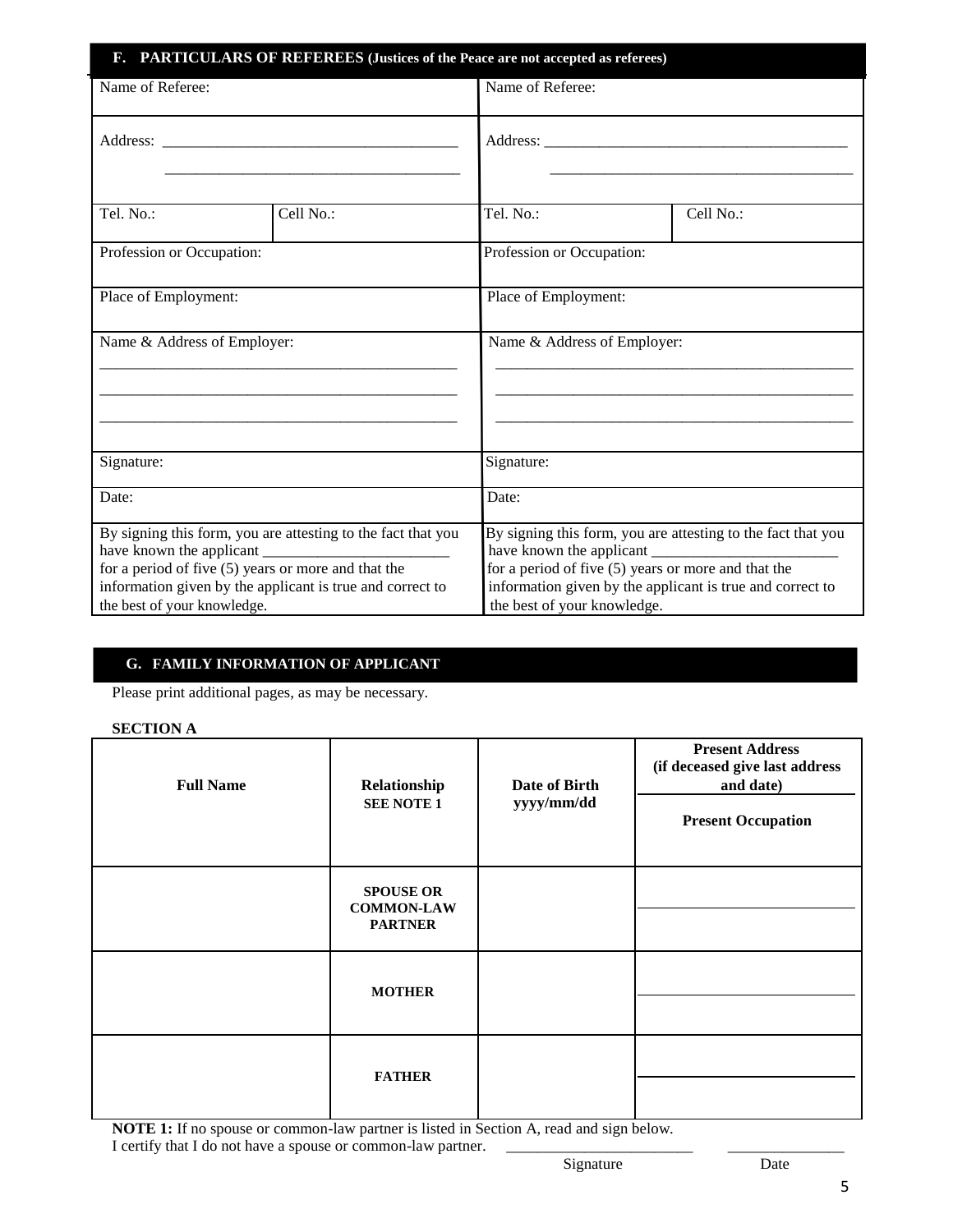#### **SECTION B CHILDREN (Include ALL sons and daughters, including ALL adopted and step-children, regardless of age or place of residence)**

| <b>Full Name</b> | Relationship<br><b>SEE NOTE 2</b> | Date of Birth<br>yyyy/mm/dd | <b>Marital</b><br><b>Status</b> | <b>Present Address</b><br>(if deceased give last address and<br>date)<br><b>Present Occupation</b> |
|------------------|-----------------------------------|-----------------------------|---------------------------------|----------------------------------------------------------------------------------------------------|
|                  |                                   |                             |                                 |                                                                                                    |
|                  |                                   |                             |                                 |                                                                                                    |
|                  |                                   |                             |                                 |                                                                                                    |
|                  |                                   |                             |                                 |                                                                                                    |

**NOTE 2:** If no children are listed in Section B, read and sign below.

I certify that I do not have any children, either biological or adopted.

Signature

\_\_\_\_\_\_\_\_\_\_\_\_\_ Date

#### **SECTION C BROTHERS AND SISTERS (Include ALL brothers and sisters, ALL half-brothers and half-sisters and stepbrothers and stepsisters.)**

| <b>Full Name</b> | Relationship<br><b>SEE NOTE 3</b> | Date of Birth<br>yyyy/mm/dd | <b>Marital</b><br><b>Status</b> | <b>Present Address</b><br>(if deceased give last address and<br>date)<br><b>Present Occupation</b> |
|------------------|-----------------------------------|-----------------------------|---------------------------------|----------------------------------------------------------------------------------------------------|
|                  |                                   |                             |                                 |                                                                                                    |
|                  |                                   |                             |                                 |                                                                                                    |
|                  |                                   |                             |                                 |                                                                                                    |
|                  |                                   |                             |                                 |                                                                                                    |

**NOTE 3:** If no brothers and sisters are listed in Section C, read and sign below.

I certify that I do not have any brothers and sisters.